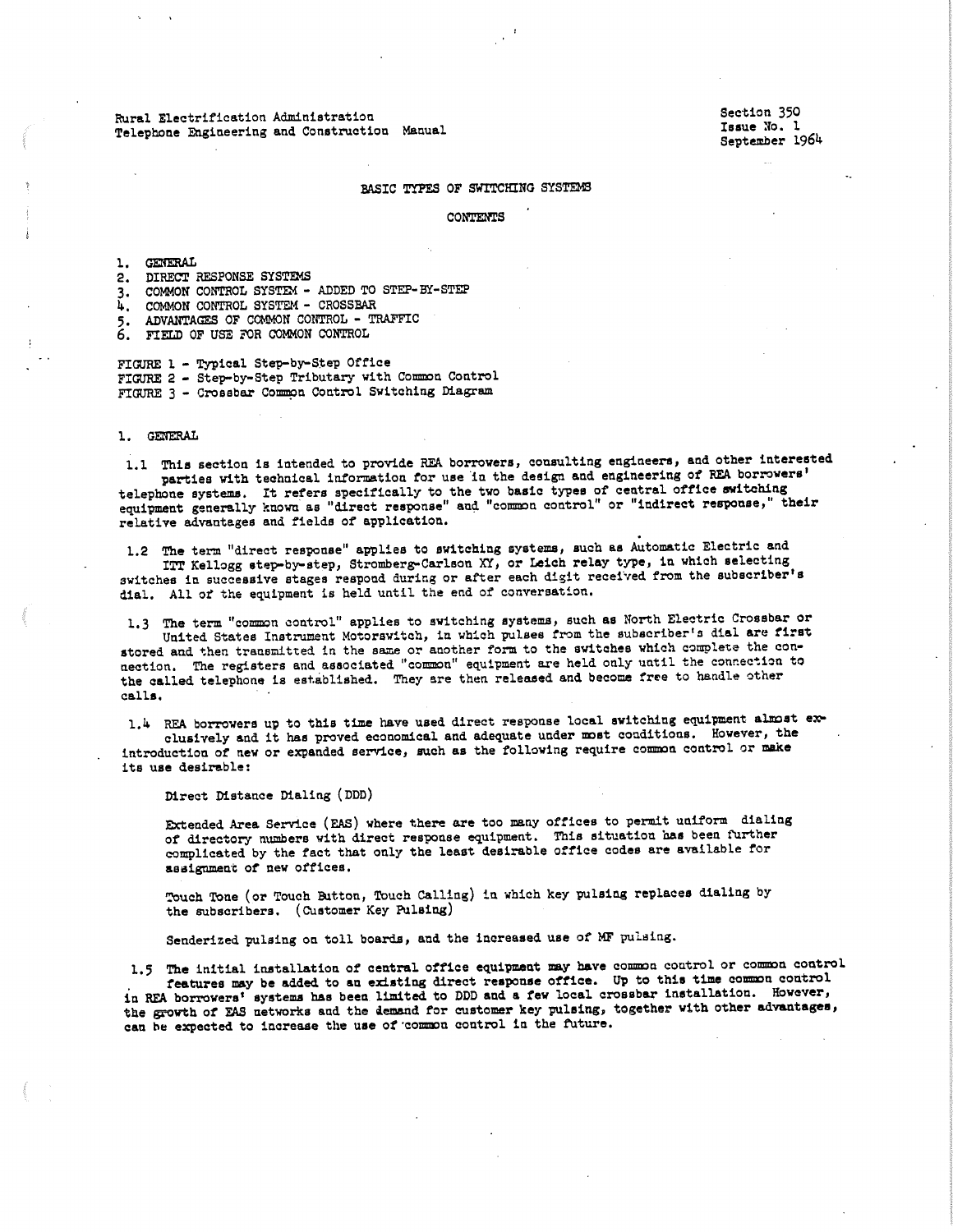REA TE &i CM-350

2. DIRECT RESPONSE SYSTEMS

2,1 Figure l is **a** schematic of **a** step-by-step ottice representative of those installed ln the systems of REA borrowers.

2.2 This is a termiaal-per-station office with 500 terminals equipped. The *3* digit ottice code, "774" and the thousands digit "2" **s.re** absorbed in the first selector. The incoming EAS and toll selectors receive only four digits and, therefore, need to absorb only the digit "2".

2.3 The directory would list all seven digits, such as  $774-2345$ , but calls would also be completed if the user dialed only the last four digits.

2.4 For each digit dialed, except the last two, a first selector moves up to the corresponding level. If the digit is absorbed, the selector drops back to normal, otherwise it hunts for an idle connector. The last two digits cause the connector to select the corresponding terminal. Selectora and connectors **are** not released until the end of the conversation.

- 2.5 Level "9" is marked to absorb and unlock to permit assigning coin station numbers in the "9000" series. They may actually be assigned in any of the five connector groups,
- 2,6 With the direct response system each individual digit actuates a switch and the digit is "uacd up" and cannot operate another switch,

2. 7 A l!ICre detailed description of level **assigaments** in a direct **re-iiollse .system is** contained :!.n REA TE & CM-208, "Local Exchange Numbering Plans and Selector Level **Assignments.** <sup>11</sup>

3, COMMOI{ CONTROL SYSTEM ~ .ADDED TO STEP-BY-STEP

3.01 Direct response systems can be provided with common control features by : ling equipment especially designed for that purpose. This equipment is available from noit of the manufacturers whose dial switching equipment appears in the "List of Materials Acceptable For Use on Telephone Systems of REA Porrovers," REA Bulletin 344-2. It is possible to add this equipment as provided by any manufacturer to the direct response system provided by the same or any other manufacturer.

3.02 Figure 2 is a schematic of a step-by-step system to which common control has been added by inserting register-senders and associated equipment between the linefinders and the local first selectors.

3.03. It is assumed that the introduction of a rather complex EAS network is the main reason for adding common control equipment in this example. Several facts concerning the office codes would make this an extremely expensive and difficult, if not impossible, trunking problem with direct response switehes:

3.031 The necessity for outpulsing sll 7 digits to the nearby metropolitan area. (In the example only 5 office codes are used, and it would probably not be necessary to outpulse all 7 digit in such a small area. However, many metropolitan areas do have enough office codes that 7 digits required).

3.032 Even though the 5 "Metro" codes could be arranged to trunk by direct response, several first selector levels would be used up. The common control saves several second selector ranke.

3.033 The characteristics of local office code 722 and FAS code 272 make it difficult to distinguish between the two by conventional means.

3. O4 On calls for the local office "722", the common control equipment recognizes from the first 3 digits tbat it is a local call, absorbs the fourth digit and cuts the connection through to the first selector and subsequent pulses from the user's dial operate the local selectors and connectors directly. With this plan the register-sender holding time on local calls, which comprise<br>the majority of the traffic, is very short and the amount of common control equipment is kept at a minimum. The equipment usually is designed to operate in this manner whether it takes one, two, or three digits to identify the call as local.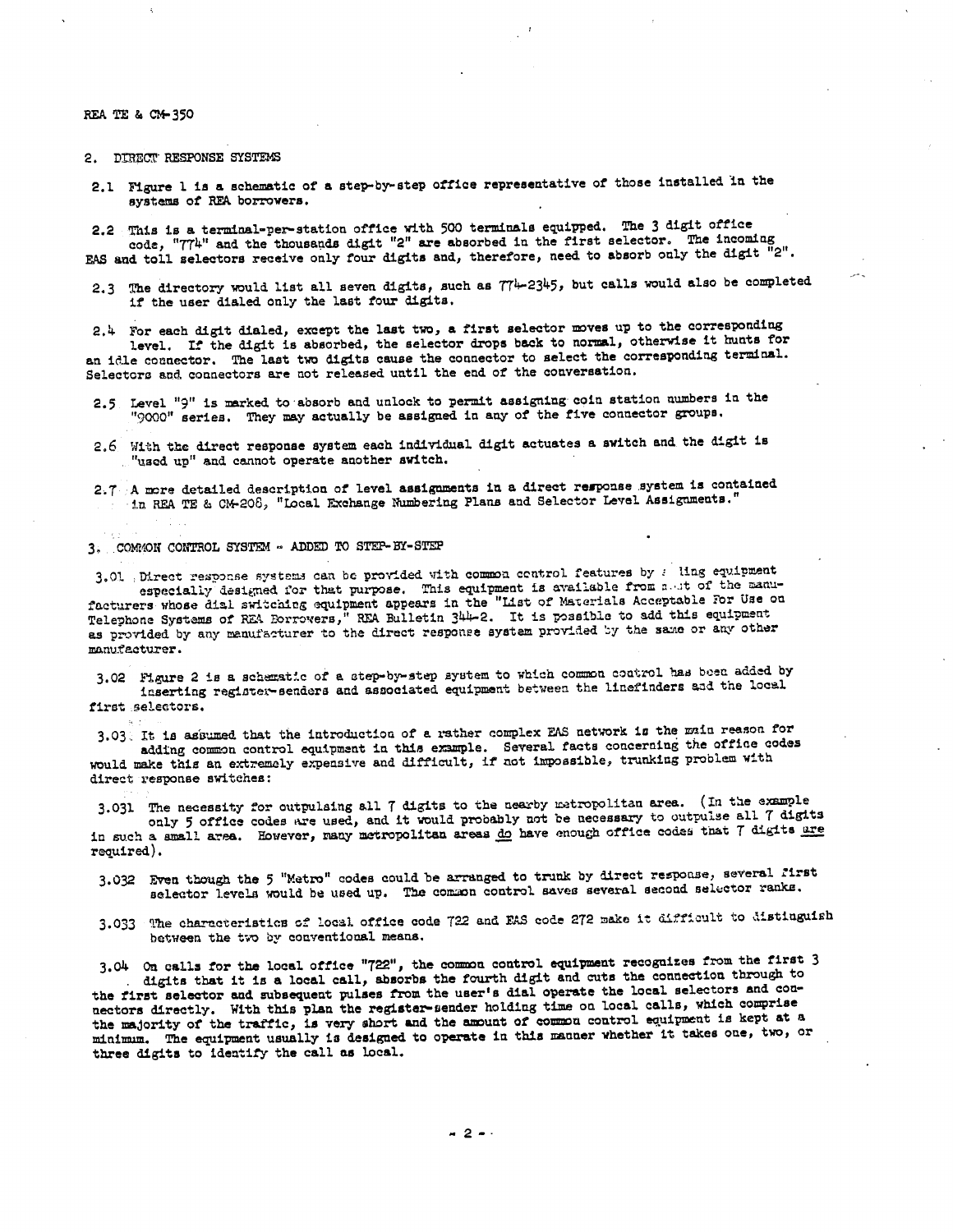3,05 In a similar fashion calls to FAS group 272 are recognized by the first tw digits 27 and subsequent digits by-pass the common control. Likewise calls to EAS group 836 are recognized by the first two digits "83".

3.06 In contrast to local calls and calls to EAS groups 272 and 836, calls to the metropolitan<sup>2</sup>

area are registered in their entirety in the register-senders, Mter the first three digits **are** dialed, the common control recognizes that the call is destined for the metropolitan **area,••** The sender sends a "5" followed by the  $\tilde{7}$  digits dialed by the calling party. The "5" routes the call: to the metropolitan trunk group. Usually the sender starts to outpulse immediately after the office code, or in other words, while the calling party is still dialing the last four digits, This hastens completion of the call.

3.07 On a call to the operator, the common control outpulses a zero and releases. Subsequently, the calling party can flash the operator in the usual manner,

3,08 With direct response equipment it is customary to allow completion of local calls by dialing· only the last four or five digits, but in the example shown in Figure 2, it is necessary that all 7 digits be dialed,

3.09 In the example shown in Figure 2, it is assumed that incoming calls over FAS or toll trunks consist of the last four digits which can be completed directly as in any step-by-step office. Therefore, levels 3, 4, 7, 8, and 9 of the incoming EAS and toll selectors are multipled to the same.<br>levels of the local first selectors. It should be understood that, particularly if the exchange is a tandem EAS point, the common control could also be inserted between the incoming trunks and their associated incoming trunk selectors. Incoming EAS calls would have to consist of a sufficient number, of digits, usually five or six, to distinguish each office destination. For the sake of illustration, let us say that incoming EAS calls consist of the last six digits of the called number. Since calls originating locally and calls coming in over FAS both reach the same common control equipment, it can be seen that some difficulty would be caused by conflict between a local call toward the 272 EAS group. and an incoming EAS call toward the 227 group ( both would be first two digits "27"), This conflict introduces the need for a feature usually called class-of-service, which can be defined in a general. wey as a feature which permits different treatment of dialed digits depending upon the source;

3.10 In the example shown in Figure 2, it is assumed that the first digits dialed are registered in the .::ontt:10n control equi-pment. Only after the co:mnon control determines the destination,~ · of the call, does the connec-c equipment "cut-through" and allow subsequent digits dialed to· a.°"tuate the selectors. There is another general method of arrangement whereby the selectors may be actuated at the same time the digits are received in the common control.

3.101 On a call to the operator when the calling party dials zero, the selector would be stepped  $\sim$ : to the tenth level while the pulses are received. The common control would recognize the zero and immediately leave the connection without the necessity of outpulsing a zero. This would: hasten the completion of the call. محافيرية والمحادث

3.102 If the digit dialed is one which would not route directly to the desired destination, the  $\cdot$ . common control would cause the selector to release. This action would be similar to digit absorbtion, except that the common control could, if required, release and outpulse a different iigit or digits to route the call properly,

3.103 This arrangement, even though it increases the register holding time on most calls and increases the wear on selectors, has a considerable advantage in screening nonexistent numbers. In the example in Figure 2, it can be seen that a nonexisting code such as 273 would be destined for a "wrong number" in the 3300 connector group, a nonexisting code 832 would be routed to *EAS* group 272, and a call to nonexisting connector group 722-35XX would be routed to the "Metro" exchange. With conventional direct response equipment, little can be done to prevent. such calls. With common control arranged for simultaneous digit registration in the registers and in the selectors, it is possible to inspect one more digit of the called number, and if found invalid, it can be routed to interoept (perhaps over **a** vacant connector terminal, thereby saving **<sup>a</sup>** selector level).

- 3 -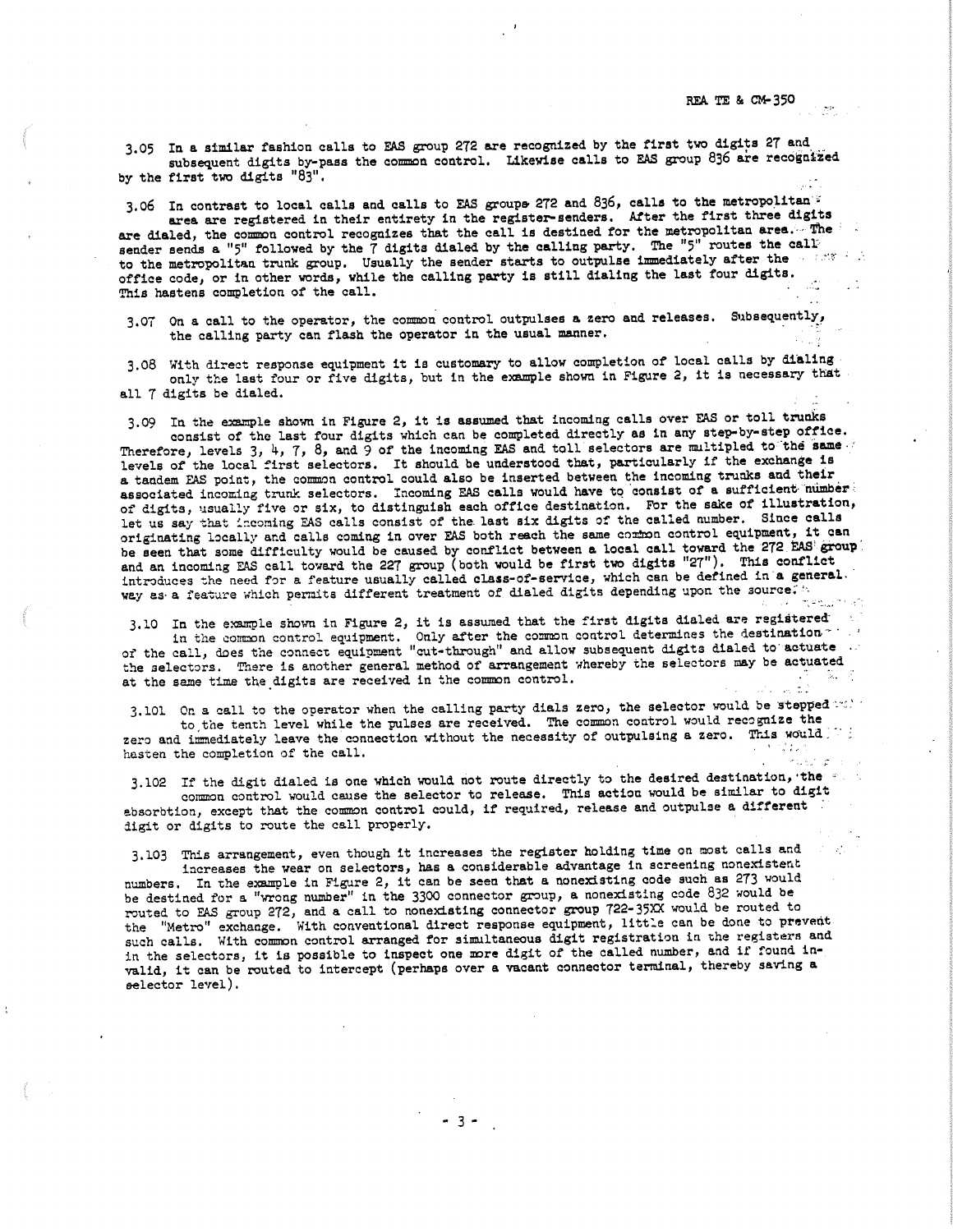## REA TE & CM-350

3,ll In the case of a toll center, the common control might be utilized in several ways:

3.111 Seven digits are received over intertoll trunks for calls to subscribers served by the tolJ. center and these can be routed to the common control equipment and through **a** trunk selector to gain access to the local office and to the tributaries.

3,112 Register-sender features may be added to the toll board, either by connecting the operator's circuit into the common control, or by inserting the common control access between the outgoing trunk and the OGT selectors, The latter method would be employed in conjunction with a rearrangement of the outgoing appearances of all trunks so that trunks to all offices are reached via one OGT group rather than direct appearances. This simplifies operating procedures. Also, the common control could identify which office codes require MF pulsing, and provide automatic alternate routing,

 $\mathbb{R}^{d}$ 

3.113. The common control can provide register-sender features for a DDD system, whether in a toll center, toJ.l point, or end office,

3.12 The cost of adding common control to step-by-step is quite high, so high in fact that it should not lightly be entertained. However, the numbering plan sometimes becomes so difficult that alternate schemes are even more expensive. In addition there are several further advantages to the addition of common control which may be considered:

3.121 With common control it is fairly inexpensive to arrange the central office equipment for Customer Key Pulsing,

3.122 Common control permits the use of the much faster MF type pulsing for calls to other s offices (assuming the other offices are arranged to receive MF).

3,123 Common control increases the flexibility of selector level rearrangement, The ability to translate office codes may permit deferral of extensive selector level rearrangements as EAS groups are added in the future and as the local switchboard grovs,

 $\sim$ 3.124 Where EAS calls ( outgoing, incoming, or both) are registered in their entiresy and pulsed out from the sender, there should be fewer maintenence problems concerned with pulsing  $\lambda_{\rm c}$ difficulties.

3.125 Automatic alternate routing is available. For instance, in Higure 2, if, on an EAS call to office 272, the trunks were all busy, the cor~ma control could be arranged to route the call to the "Metro" trunk group, assuming the "Metro" exchange is equipped to route the call to the 272 office.

···3.1.26 By using the automat!.c 11.i.~ern1:1.te r::uti:,;; :',,.a."~-.::-~ .l•.:!llc:: ... b~0. *i.a* i'o .. ::·.~.z::::,;;h 3. :;::3, ::.:: ::.a possible to provide full availability from aelectors isto large trank groups without the necessity of using special level hunting selectors or *rotary* outgring pre-relations. If the first ten trunks are busy, the common control can route the call to another selector level for access to ten more trunks.

3.127 Common control will permit the use of standard secess codes for remaking operator, *·~~i,-\_* ··•···,. re-pair, information, ats:ti1Jn-t.o•;-jtatio•!.l :)D!:l a.::-i ::~:cs u-:· <sup>1</sup>r.; ·1.:.:.~~h :-. ~-~.:::.r:.:u '..):· oq· ... :.pr~~1t.  $\sqrt[3]{\text{for}}$  instance, the information cede could route the call no the operator orfice truck. In toll centers the information code could route the call to a connector terminal, clergby saving **ielector levels,** 

~ . : *~:* 

3.128 The class-of-service feature could be used to keep paystations can or the COD system and even route attempted DDD calls to the operator for manual completion.

3.129 Permanent "off-hook" calls could be entomatically routed to the howler.

- 4 -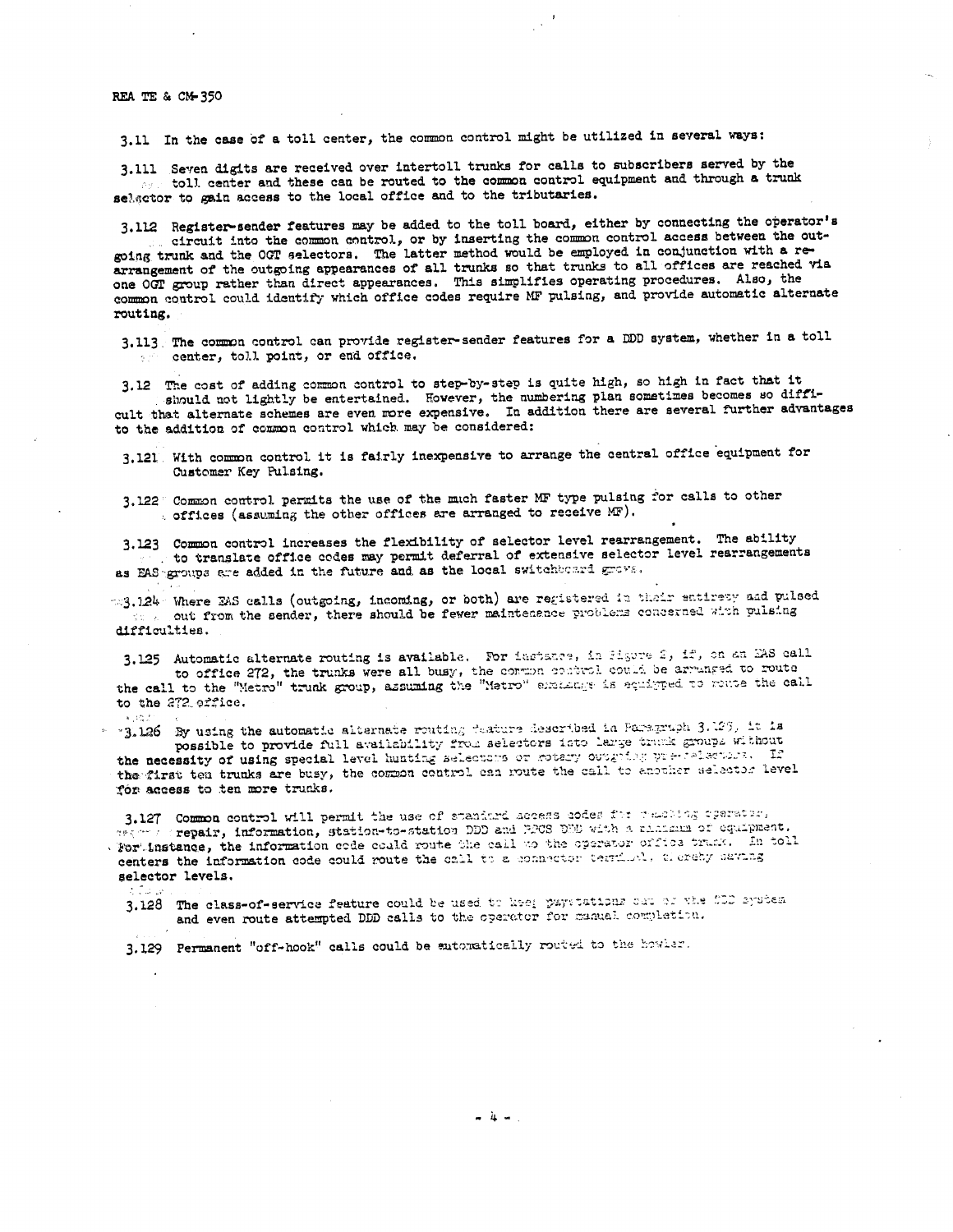,,.\_,, ,:, *l* ,,.-, ,<sup>&</sup>gt;

-2 Jul 12

#### 4. COMMON CONTROL SYSTEMS - CROSSBAR

4.1 Figure 3 is a simplified diagram of a common control system using crossbar switches or  $\ldots$ selectors, The crossbar switch itself is not essential tor common control **as** other types of switches can be and are used, such as rotary switches (the Federal rotary system) or reed•typet relays (the Automatic Electric electronic system),

4,2 When the calling party goes *oft* hook, he is connected both to a local selector and to **an**  originating register and then hears dial tone. A shortage of registers or of paths to the'... selectors results in delayed dial tone.

4.3 The digits dialed by the user are stored in the register. If the office code indicates:

the call is local, reference is made to the "number group" to determine the location of the of the called line. In the crossbar system illustrated, there is one number group for each 1000 terminals. Signals are then sent very rapidly to the selectors and connector which close the circuit to the called line. The register is held only until the connection is completed to the called line or a busy condition is met, It then releases and is free to handle other calls.

4.4 If the office code indicates the call is to apather office, a connection is established

through the local selector B to an outgoing trunk. Digits are transmitted in accordance the with the needs of the distant office. This may include part or all of the office code and four digits or only four digits. It also is possible to translate the office code into other digits and to add or subtract digits to meet local requirements. The digits transmitted may be dial: pulse (DF) or multi-frequency (MF) pulses, depending on the type of the distant office.

4.5 On incoming trunk calls, an incoming register is connected until the pulses are stored Mass and the connection is completed to the called terminal. The incoming registers can be equipped to receive either dial or multi-frequency pulses.

4.6 To serve local telephones designed. for Customer Key Pulsing, originating registers can be provided which accept the tone signals as well as dial pulses. After the digits are registered, the calls are handled the same as if they originated at **a** dial instrument. For calls to other lines within the exchange, the signals are sent to actuate-selector and connector crossbar switches: For EAS calls to other exchanges, it is possible to deliver dial pulse (DP) digits or multi-frequency (MF) digits to the other exchange as described in Item  $4.4$  in more detail.

# 5. ADVANTAGES OF COMMON CONTROL - TRAFFIC

5.1 Flexibility in the assignment of office codes, since they are not related to fixed levels at on selectors, makes it possible to use any office codes in an EAS network or tor the tributaries of a toll center. Adding common control to a direct **response** system usually **.reduces** selector requirements.

5.2 Common control can eliminate some direct EAS trunk groups between exchanges of an EAS network by routing EAS calls through a tandem center, The resulting larger trunk groups. **are** usually much more efficient than the smaller groups which are eliminated.

5,3 In an automatic toll ticketing (DDD) installation common control permits selection or proper trunk group in accordance with digits of called nwnber (including **area** code), and tranandsaton of all digits received or of other digits which may be required for routing purposes.  $\ldots$ 

- $5.4$  Permits automatic alternate routing in DDD installations and EAS networks, with the result-<br>that the trunk-crouns are much more efficient. that the trunk groups are much more efficient.
- 5.5 Permits serving telephones equipped for key pulsing. (Touch Tone, Touch Button, or Touch Calling),

5.6 Permits conversion of dial pulses into multi-frequency (MF) pulses where there is considerable traffic to a common control toll switching center. Similarly, MF pulses can be accepted from the toll network and used directly to establish connectiona·or they can be converted to dial pulses,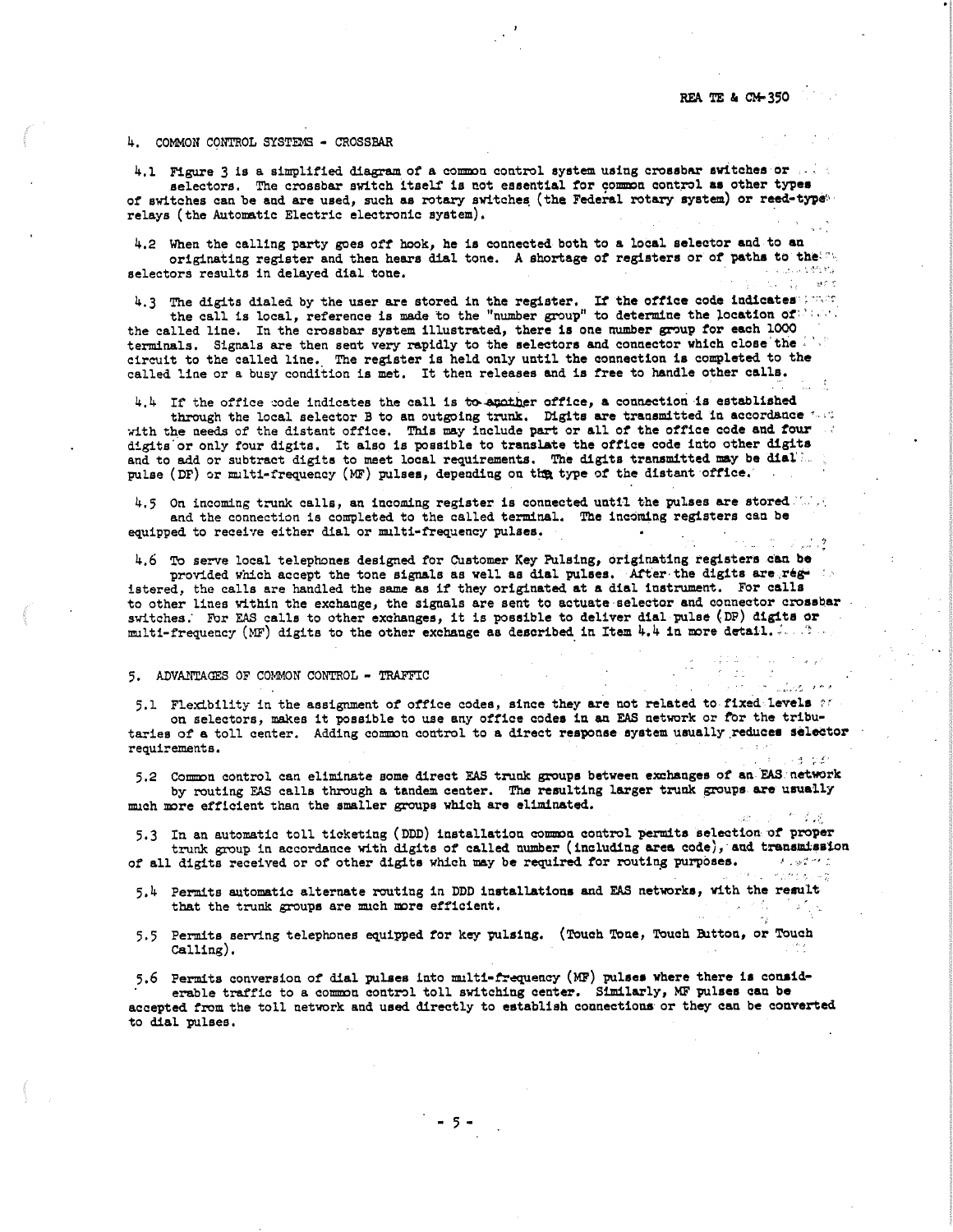REA TE & CM-350

 $\{|\lambda \rangle \}_{\alpha}$ **Hopfe-Made show ships an** tern take it sterles **Same Solder of the** 

vipanesnes, in **EWAMPLES** Ting - ago - and **Reader in Reader** women was amaannan i **Norda-National** *<i>Northernessmen* 

à.

5.7 Permits handling different classes of service or restricting service on certain lines.

5.8 Larger trunk groups may be given full availability without resorting to rotary outgoing selectors and level hunting switches.

5.9 Local first selectors need not be equipped with digit absorbing features.

6. FIELD OF USE FOR COMMON CONTROL

100 年度 للطائب والمعاد

6.1 Common control is essential for DDD when there are two or more outlets to the toll network in order to use the area and office codes of the called number to select the outgoing trunk group and to transmit these to the next office.

6.2 Common control, at least in a limited form, is essential to serve telephones equipped for key pulsing generally known as "Touch Tone", "Touch Button", or "Touch Calling". These instruments generate tones within the voice frequency band and the central office must be equipped to receive and translate these pulses and use them to complete calls through the local dial system.

6.3 Common control is desirable and may be essential to operate an extensive EAS network where the assigned office codes do not lend themselves to uniform dialing of the listed directory fumber with direct response equipment.

 $-6-$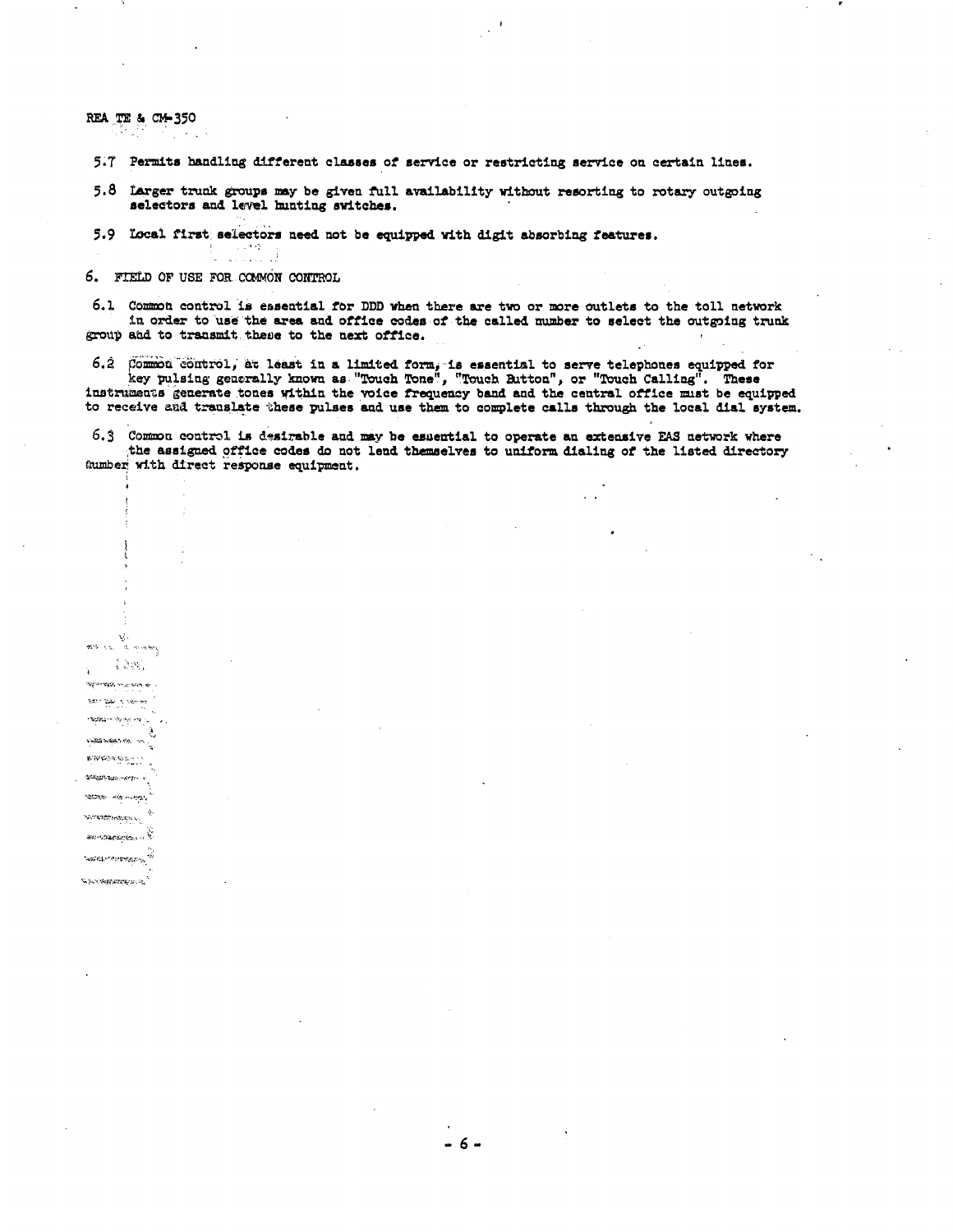

 $774$ Office Code

AR - Absorb Repeatedly

- Absorb and Unlock  $\mathbf{A}$ 

# Typical Step-by-Step Office

# FIGURE 1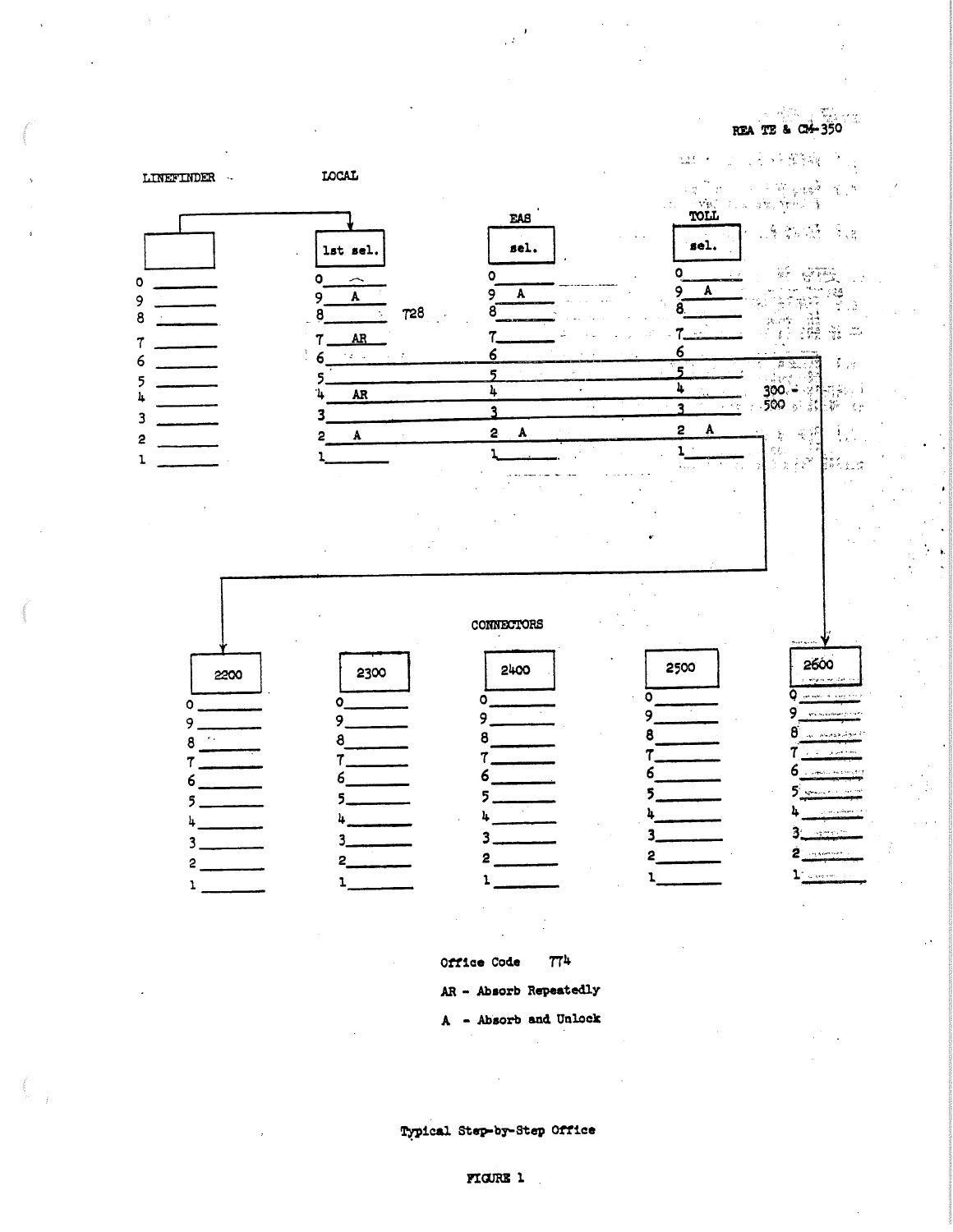

f,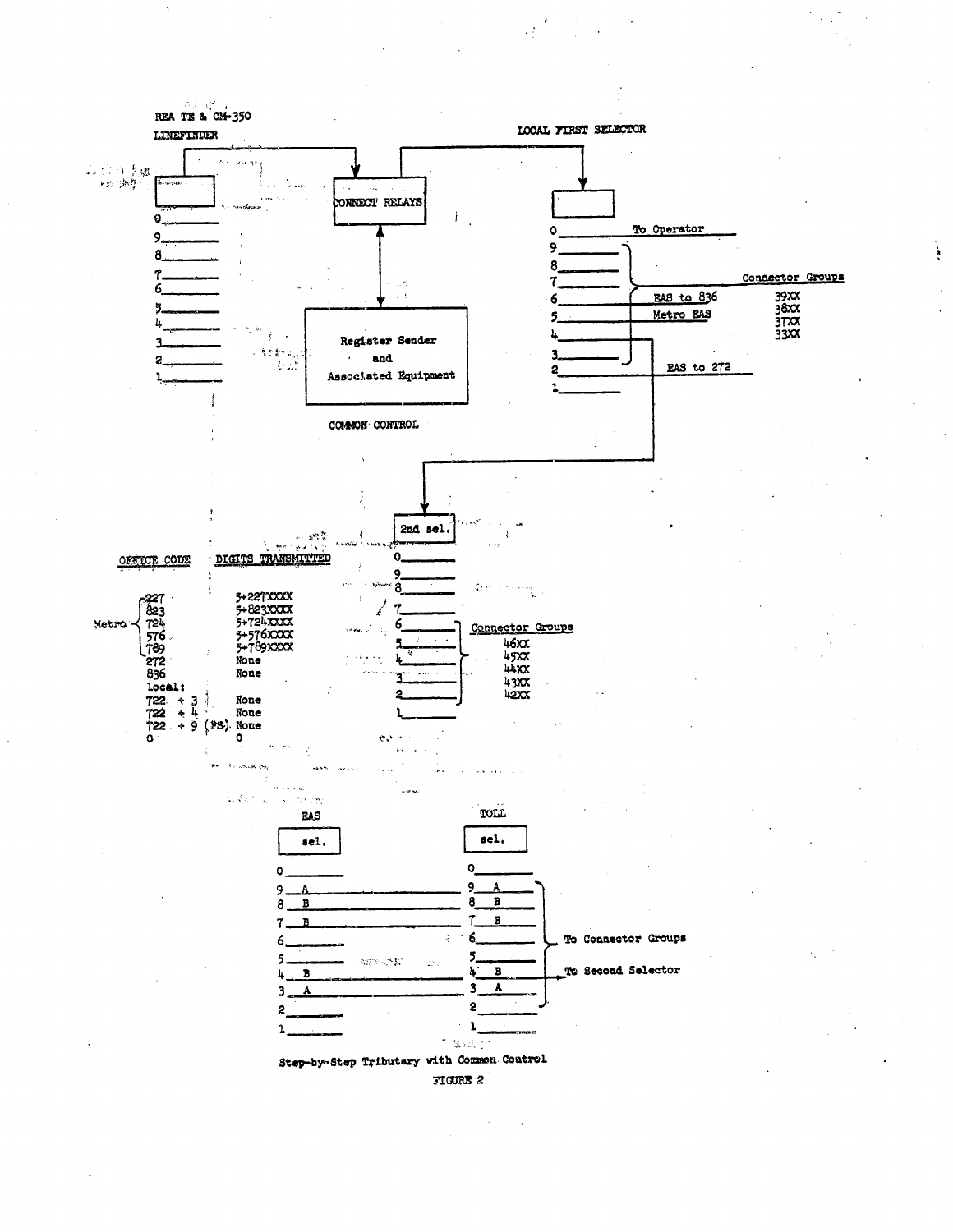REA TE & CH-350